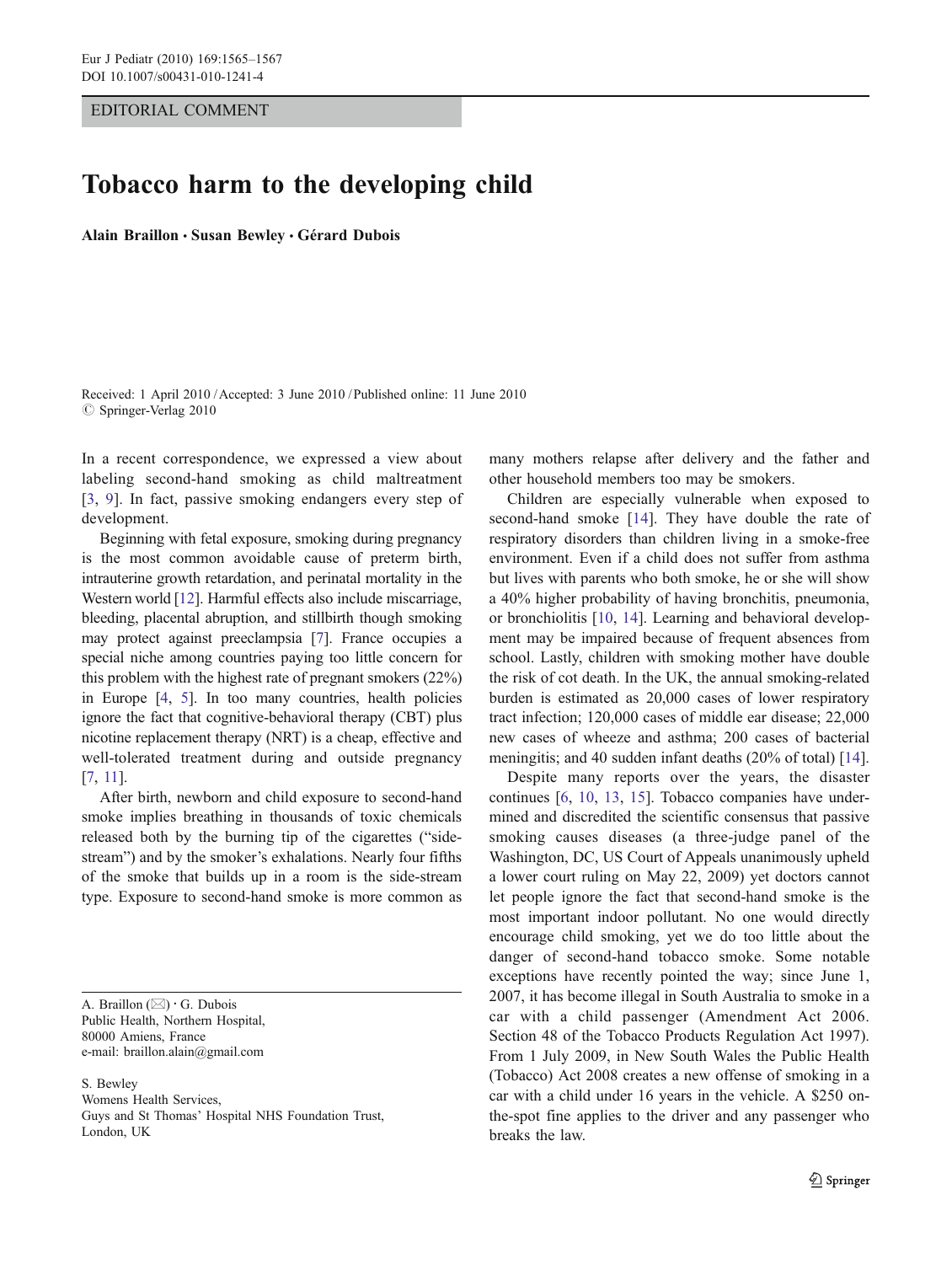<span id="page-1-0"></span>Pediatricians should not hesitate to label tobacco as the most frequent agent of child maltreatment despite the lack of intentionality of the child's carers. Smoking is a disease, a very powerful addiction, and an epidemic with devastating consequences. We must use truthful evidence, hold the tobacco industry accountable, and help rather than stigmatize parents. Healthcare providers and practitioners are not providing effective information, diagnosis, support, and treatment. It is reprehensible that social security schemes fail to reimburse treatments despite their cost effectiveness. Another exception is found in Belgium where pregnant women are offered a comprehensive package (CBT+NRT) that is also extended to smoking partners (Arrêté royal du 17/09/2005). Reimbursement is critical for compliance as smoking and low socioeconomic status is correlated. However, smoking is a greater source of health inequality than social position [8]. A high percentage of women who do give up in early pregnancy relapse after delivery and this must also be a specific target of health promotion. Starting with the neonatal check-up at birth, advice and help for mothers and other family members must be planned to avoid postpartum relapse.

The last step is the early uptake of smoking by adolescents. Children growing up with parents or siblings who smoke are more likely to become smokers themselves [\[14](#page-2-0)]. It is predicted that 2 billion people will smoke in 2025 with most dramatic increases in low- and middle-income countries. Nowadays, in developed countries, one third of

women of reproductive age smoke cigarettes. In the past decade, the proportion of heavy smokers has increased, particularly among women. Adults very rarely start smoking and more profitable results can be achieved by targeting the young rather than the elderly as customers. It is relatively easy to make cigarettes appear to be a cheap symbol of emancipation to otherwise sensible female adolescents. Numerous tobacco industry documents make clear that kids as young as 13 years are a key market audience with products and marketing campaigns developed especially for them [1]. Almost all new smokers are under 18 years; in New Zealand, the average age for starting to smoke is 14 years and a quarter of youth smokers start under 10 years [2].

Physicians can act effectively. Each step requires specific involvement and various skills. For example, mothers relapsing postpartum and the very addicted smoking father require different approaches. Smoking cessation could have been taught in medical curricula for over a decade. Pediatricians do not need to become tobacco cessation specialists but must help the smoking parents of their patients and a few tips are given in Box 1. Last but not least, pediatricians have a key role in lobbying for a smokefree society for children. One out of two smokers will die from a tobacco-related illnesses and children are their "replacement smokers". Tobacco companies rely on children taking up smoking to stay in business.

Box 1: A few tips

"Smoking is bad for you, as well as for your baby."

"If you smoke around your kids they smoke too."

"You can make your home and car smoke free zones."

"It is hard to give up smoking, and it can take many goes, so keep trying".

"Now would be a good time to quit. If you want I can help you to give up smoking."

"Even if you canno't quit, you can ensure smoke free air for your child. What about limiting your

smoking at home to outdoors, or just one or two rooms where your children aren't allowed?"

Conflicts of interest GD has received consultation payments from Pfizer.

## References

- 1. Anonymous. [http://www.tobaccofreekids.org/reports/smokescreen/](http://www.tobaccofreekids.org/reports/smokescreen/marketingkids.shtml) [marketingkids.shtml.](http://www.tobaccofreekids.org/reports/smokescreen/marketingkids.shtml) Accessed 8 March 2010
- 2. Anonymous. <http://protectourchildren.org.nz/>. Accessed 20 April 2010
- 3. Braillon A, Bewley S, Dubois G (2010) Secondhand smoke is the most frequent cause of child maltreatment. Eur J Pediatr doi: [10.1007/s00431-010-1193-8](http:/dx.doi.org/10.1007/s00431-010-1193-8)
- 4. Braillon A, Bewley S (2010) Preventing prematurity is prosaic not enigmatic. N Engl J Med 362:2032
- 5. Braillon A, Lansac J, Delcroix M et al (2010) Tobacco and pregnancy: France always bad pupil. J Gynecol Obstet Biol Reprod (Paris) 39:1–2
- 6. Cheraghi M, Salvi S (2009) Environmental tobacco smoke and respiratory health in children. Eur J Pediatr 168:897–905
- 7. Einarson A, Riordan S (2009) Smoking in pregnancy and lactation: a review of risks and cessation strategies. Eur J Clin Pharmacol 65:325–330
- 8. Gruer L, Hart CL, Gordon DS, Watt GCM (2009) Effect of tobacco smoking on survival of men and women by social position: a 28-year cohort study. BMJ 338:b480